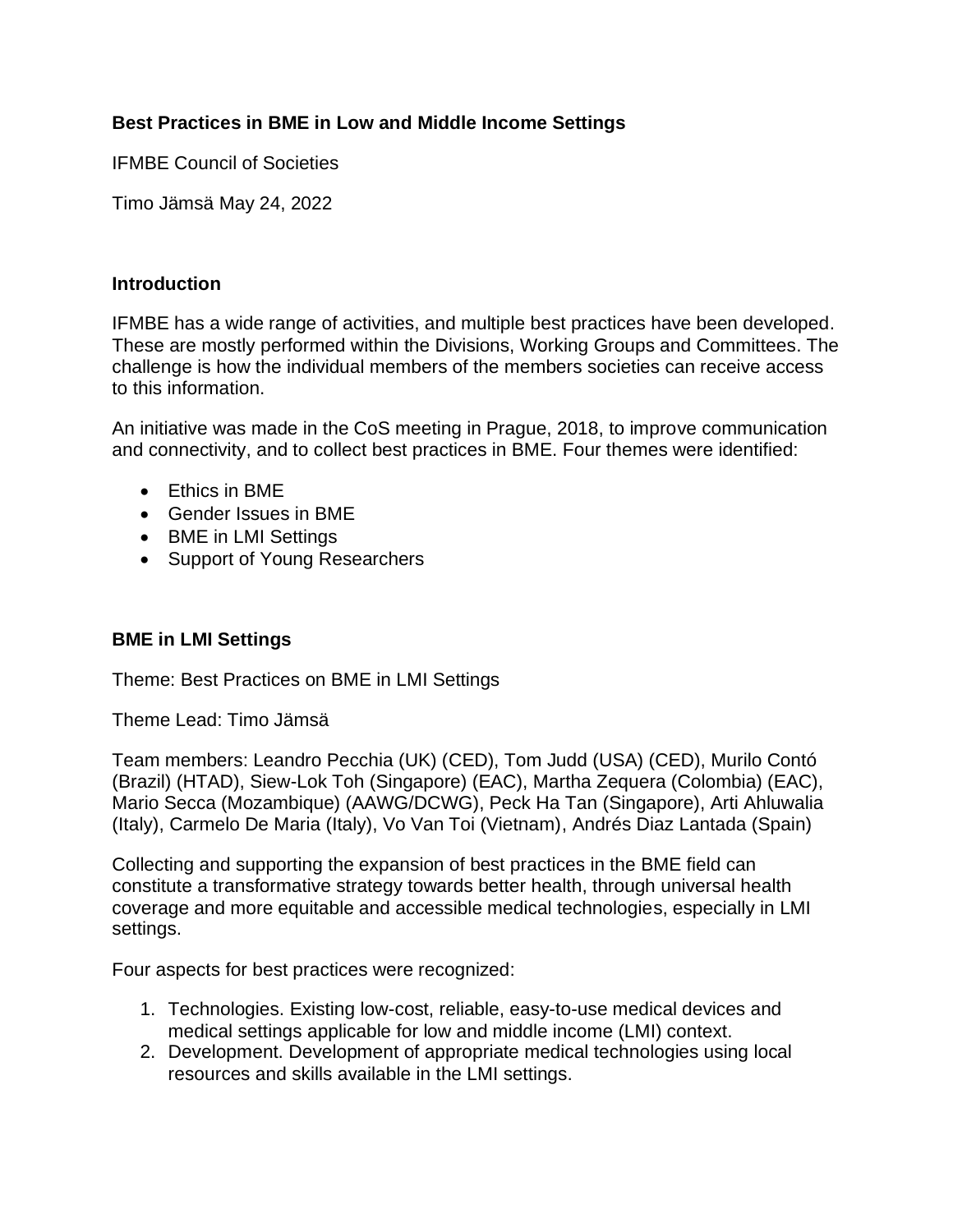- 3. Education. Online and self-learning platforms and materials as well as best practices on BME/BMET education.
- 4. Services. Examples of successful establishment of clinical engineering services.

Recommended sources of BME/BMET training, education and development:

IFMBE HTAD e-learning platform, <https://www.htad-ifmbe-elearning.org/>

IFMBE CED training materials,<https://ced.ifmbe.org/resources.html>

UBORA infrastructure for creating medical devices [1], including also materials on Regulations, Standards & Design,<https://platform.ubora-biomedical.org/>

A round table on Open technology towards health equity, organized on March19, 2022, is available at<https://fb.me/e/2nv7KapJg>

## **Survey on BME in LMI settings**

A global survey was conducted to identify weaknesses and strengths of the scientific, technological, socio-political, regulatory and educational landscape in BME in LMI resource settings. A full report will be available in the IUPESM journal Health & Technology [2].

Best practices can be drivers of change, and they may involve multiple dimensions. The current state-of-the-art was analyzed through six dimensions considered fundamental for advancing quality and equity in healthcare:

- 1. Relevant technologies
- 2. Emergent technologies
- 3. New paradigms in medical technology development
- 4. Innovative BME education
- 5. Regulation and standardization for novel approaches
- 6. Policy making

In order to evaluate and compare their *impact*, *maturity*, and *implementation challenges*, these dimensions were assessed through a questionnaire distributed via multiple channels. A total of 100 professionals from 35 countries with recognized experience in the field of BME and its application to LMI settings responded.